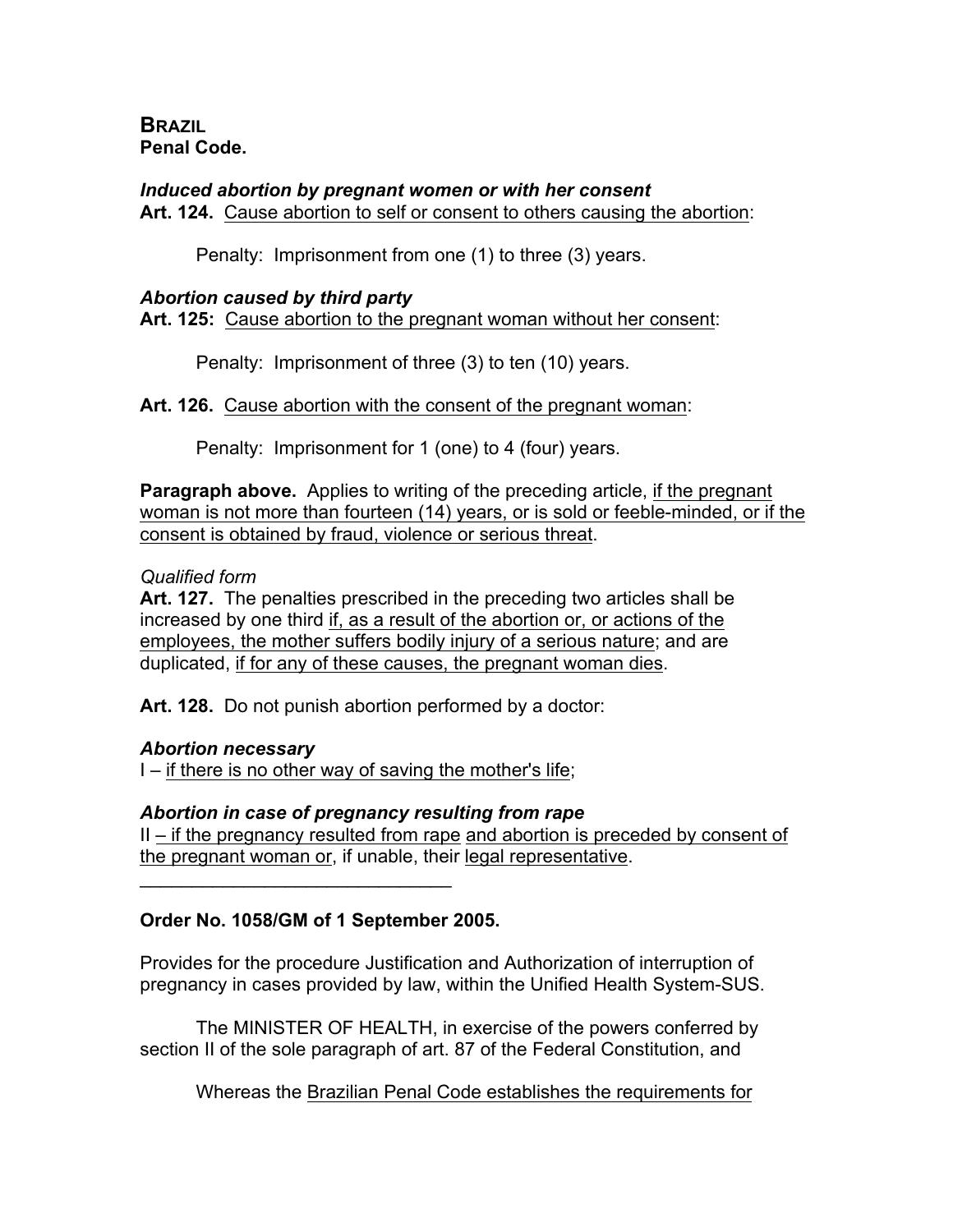humanitarian or sentimental abortion, referred to in item II of art. 128, it is practiced by physician and with the consent of the woman;

Whereas the Ministry of Health should ensure the disciplinary measures regarding the lawfulness of the procedure for termination of pregnancy in cases specified by law when performed in the SUS;

Considering the need to ensure the health professionals involved in that procedure have appropriate legal certainty to carry out the termination of pregnancy in cases prescribed by law; and

Whereas the standard procedures on Prevention and Treatment of Injuries Resulting from Sexual Violence against Women and Adolescents do not require rape victims to submit police reports before submission to the procedure of termination of pregnancy within the SUS,

## R E S O L V E:

**Article 1.** The procedural Justification for interruption of pregnancy in cases provided by law (is required and must be adopted before) any termination of pregnancy within the Unified Health System condition, except in cases involving death risks to women.

**Article 2.** The procedural Justification for interruption of pregnancy in cases provided by law consists of four phases to be recorded in the Terms form, attached to medical records filed, with confidentiality guaranteed.

**Article 3.** The first phase consists of the detailed account of the (cause of the pregnancy and condition of) the pregnant woman herself, before two professional health service members.

Applies to above paragraph. The Report should be signed by the pregnant woman, or when unable, also by her legal representative, as well as two health professionals from service, and shall contain:

- I Place, date and approximate time of the fact;
- II Type and form of violence;
- III Description of the agents of conduct, if possible; and
- IV Identification of witnesses, if any.

**Article 4.** The second phase takes place with the intervention of the doctor who will issue technical advice after detailed history, general physical examination, pelvic examination, ultrasound evaluation report and other laboratory tests that may arise.

§ 1. In parallel, the woman will receive specialized attention and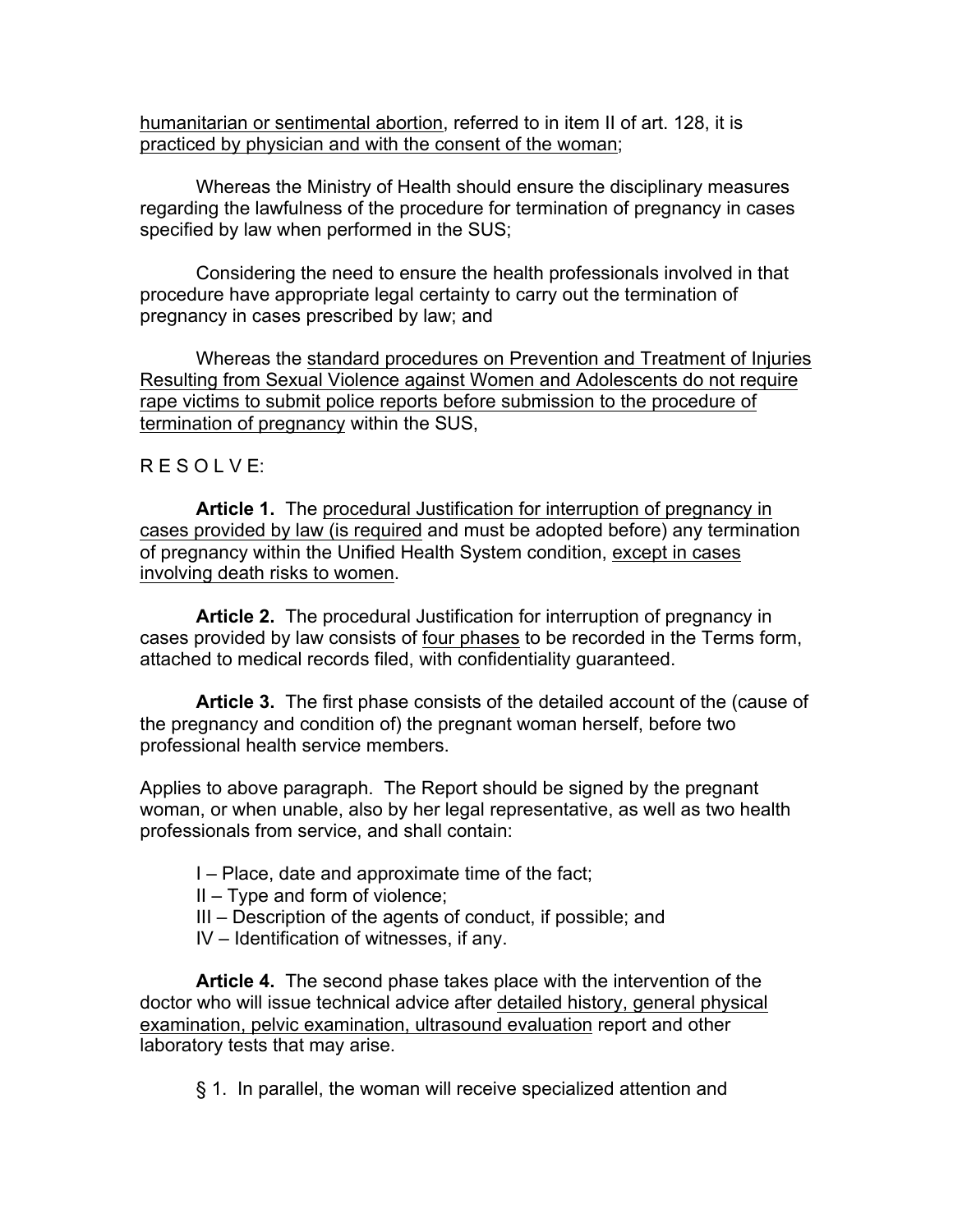evaluation by the multidisciplinary healthcare team; they will note their ratings on individual documents.

§ 2. Three members, at least, of the multidisciplinary team of health must subscribe to the Statement of Procedure for Approval of Termination of Pregnancy; there can be no disagreement with the conclusion of the expert opinion.

§ 3. A multidisciplinary team of health workers must have, at least, an obstetrician, an anesthesiologist, a nurse, a social worker and/or psychologist.

**Article 5.** The third phase checks (to confirm) the signature of the pregnant woman in the disclaimer or, if unable, also her legal representative, and this document will contain explicit warning about the (criminal punishment) of forgery (art. 299 of the Criminal Code) and abortion (art. 124 of the Penal Code), if she has not been the victim of sexual violence.

**Article 6.** The fourth phase ends with the Terms of Consent, which must meet the following requirements:

I – Clarifying to the woman in language (she can understand), especially about:

- a) the possible discomforts and risks to their health;
- b) the procedures to be adopted for the performance of medical intervention;
- c) the form of monitoring and assistance, as well as the professionals responsible; and
- d) the guarantee of secrecy that ensures your privacy regarding sensitive data involved, except for the signature of her legal documents in case of requisition;

II – Must be signed by or identified, (dated, printed) by the pregnant woman or, if unable, also by her legal representative; and

III – Should contain an express statement on the voluntary and conscious decision to terminate the pregnancy.

**Article 7.** All documents that comprise the procedural Justification and (approval of) the interruption of pregnancy in cases provided by law, as models in Annexes I, II, III, IV and V of this Ordinance, shall be signed by the pregnant woman, or, if also unable by her legal representative, drawn into two (originals), one provided to the pregnant woman.

**Article 8.** This Ordinance shall enter into force on the date of its publication.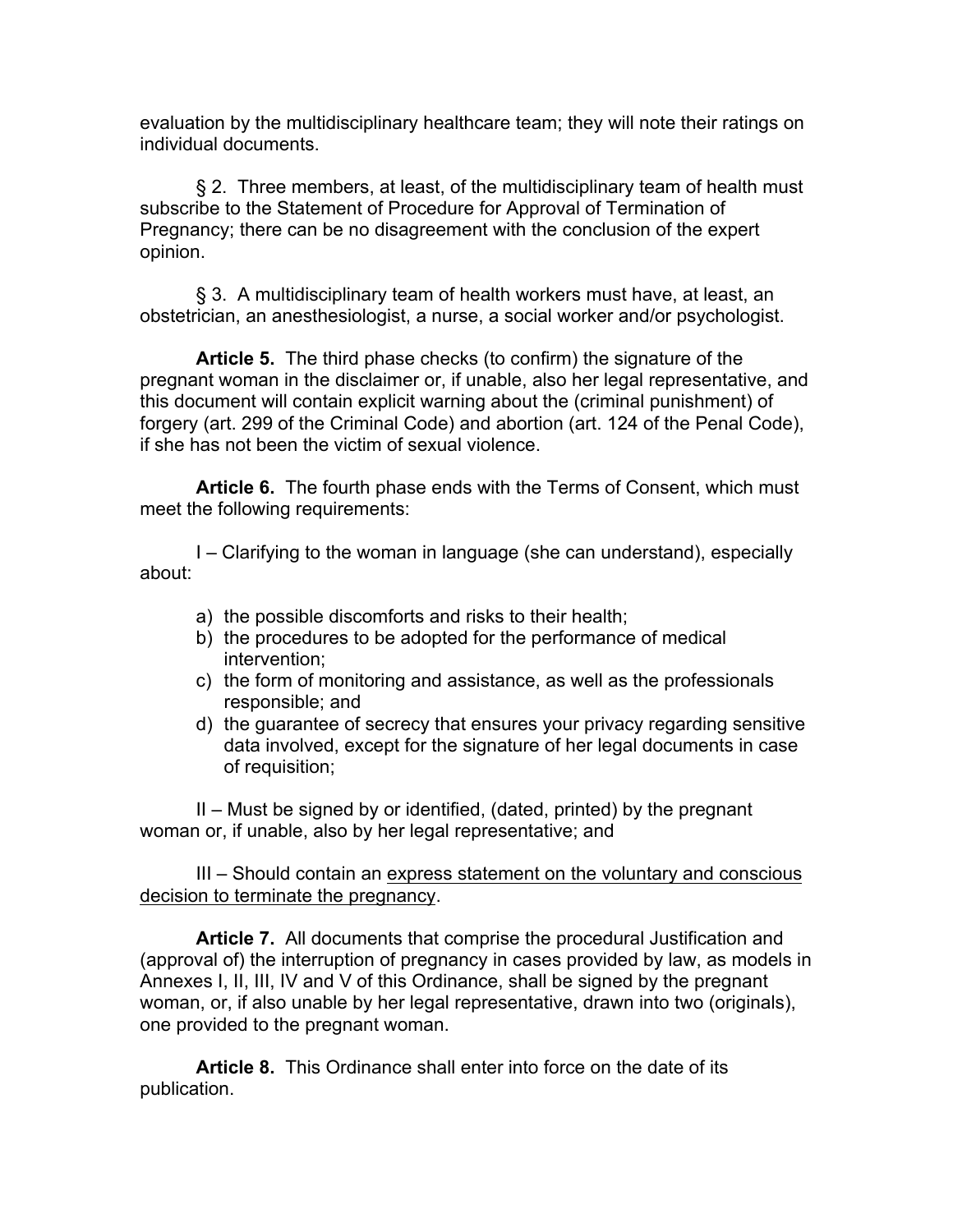**Article 9** is repealed Ordinance No. 1145/GM of July 7, 2005, published in Official Gazette No. 130 of July 8, 2005, Section 1, page 31.

 $\mathcal{L}_\text{max}$  and  $\mathcal{L}_\text{max}$  and  $\mathcal{L}_\text{max}$ 

# **Código Penal.**

*Aborto provocado pela gestante ou com seu consentimento* **Art. 124.** Provocar aborto em si mesma ou consentir que outrem lho provoque:

Pena: detenção, de 1 (um) a 3 (três) anos.

*Aborto provocado por terceiro*

**Art. 125.** Provocar aborto, sem o consentimento da gestante:

Pena: reclusão, de 3 (três) a 10 (dez) anos.

Art. 126. Provocar aborto com o consentimento da gestante:

Pena: reclusão, de 1 (um) a 4 (quatro) anos.

**Parágrafo único.** Aplica-se a pena do artigo anterior, se a gestante não é maior de 14 (quatorze) anos, ou é alienada ou débil mental, ou se o consentimento é obtido mediante fraude, grave ameaça ou violência.

## *Forma qualificada*

**Art. 127.** As penas cominadas nos dois artigos anteriores são aumentadas de um terço, se, em conseqüência do aborto ou dos meios empregados para provocá-lo, a gestante sofre lesão corporal de natureza grave; e são duplicadas, se, por qualquer dessas causas, lhe sobrevém a morte.

**Art. 128.** Não se pune o aborto praticado por médico:

#### *Aborto necessário*

I – se não há outro meio de salvar a vida da gestante;

#### *Aborto no caso de gravidez resultante de estupro*

II – se a gravidez resulta de estupro e o aborto é precedido de consentimento da gestante ou, quando incapaz, de seu representante legal.

## **Order No. 1058/GM of 1 September 2005.**

 $\mathcal{L}=\{1,2,3,4,5\}$ 

Dispõe sobre o Procedimento de Justificação e Autorização da Interrupção da Gravidez nos casos previstos em lei, no âmbito do Sistema Único de Saúde-SUS.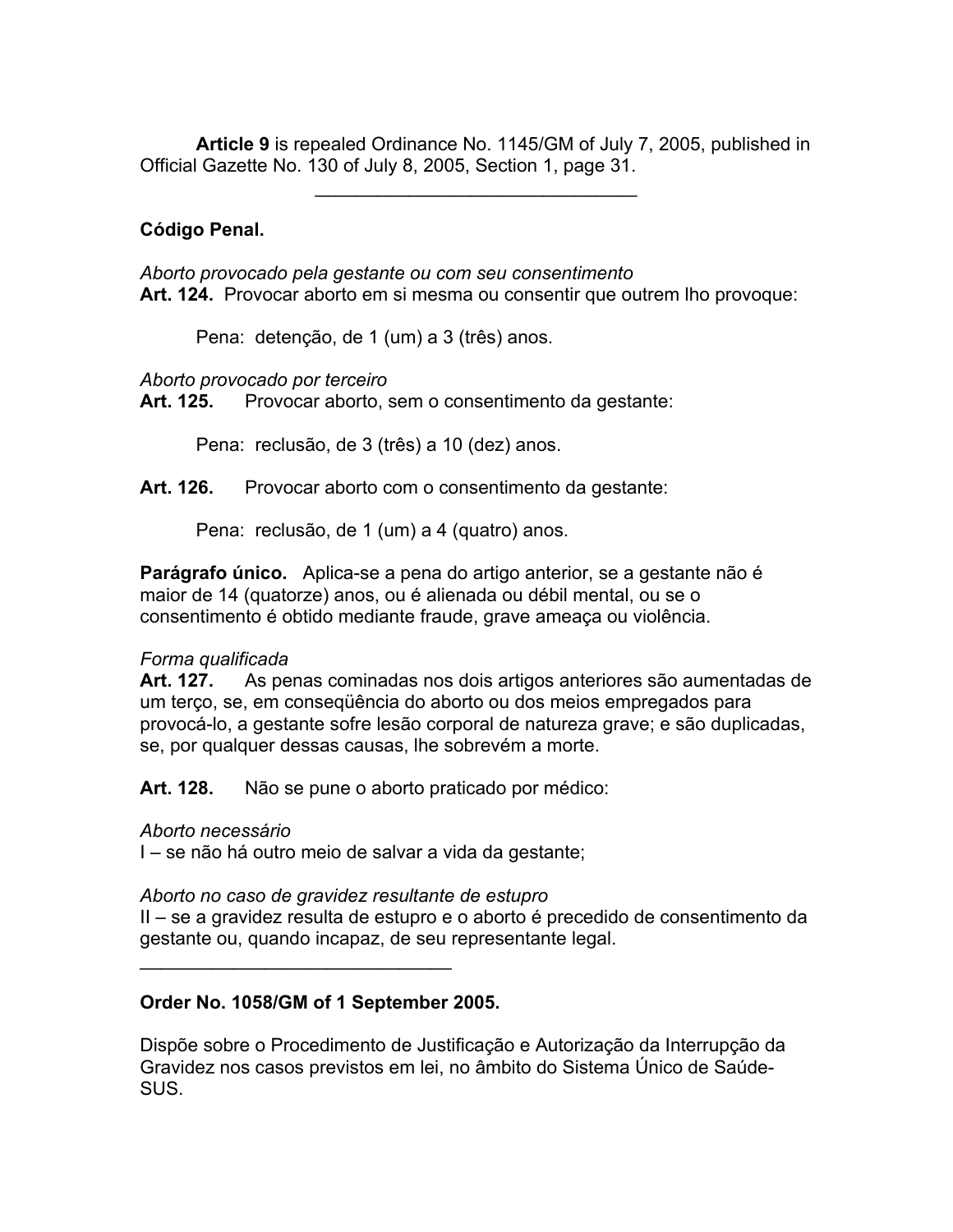O MINISTRO DE ESTADO DA SAÚDE, no uso das atribuições que lhe confere o inciso II do parágrafo único do art. 87 da Constituição Federal, e

Considerando que o Código Penal Brasileiro estabelece como requisitos para o aborto humanitário ou sentimental, previsto no inciso II do art. 128, que ele seja praticado por médico e com o consentimento da mulher;

Considerando que o Ministério da Saúde deve disciplinar as medidas assecuratórias da licitude do procedimento de interrupção da gravidez nos casos previstos em lei quando realizado no âmbito do SUS;

Considerando a necessidade de se garantir aos profissionais de saúde envolvidos no referido procedimento segurança jurídica adequada para a realização da interrupção da gravidez nos casos previstos em lei; e

Considerando que a Norma Técnica sobre Prevenção e Tratamento dos Agravos Resultantes da Violência Sexual contra Mulheres e Adolescentes não obriga as vítimas de estupro da apresentação do Boletim de Ocorrência para sua submissão ao procedimento de interrupção da gravidez no âmbito do SUS,

# R E S O L V E:

Art. 1º O Procedimento de Justificação e Autorização da Interrupção da Gravidez nos casos previstos em lei é condição necessária para adoção de qualquer medida de interrupção da gravidez no âmbito do Sistema Único de Saúde, excetuados os casos que envolvem riscos de morte à mulher.

Art. 2º O Procedimento de Justificação e Autorização da Interrupção da Gravidez nos casos previstos em lei compõe-se de quatro fases que deverão ser registradas no formato de Termos, arquivados anexos ao prontuário médico, garantida a confidencialidade desses termos.

Art. 3<sup>o</sup> A primeira fase é constituída pelo relato circunstanciado do evento, realizado pela própria gestante, perante dois profissionais de saúde do serviço.

Parágrafo único. O Termo de Relato Circunstanciado deverá ser assinado pela gestante ou, quando incapaz, também por seu representante legal, bem como por dois profissionais de saúde do serviço, e conterá:

I - local, dia e hora aproximada do fato;

II - tipo e forma de violência;

III - descrição dos agentes da conduta, se possível; e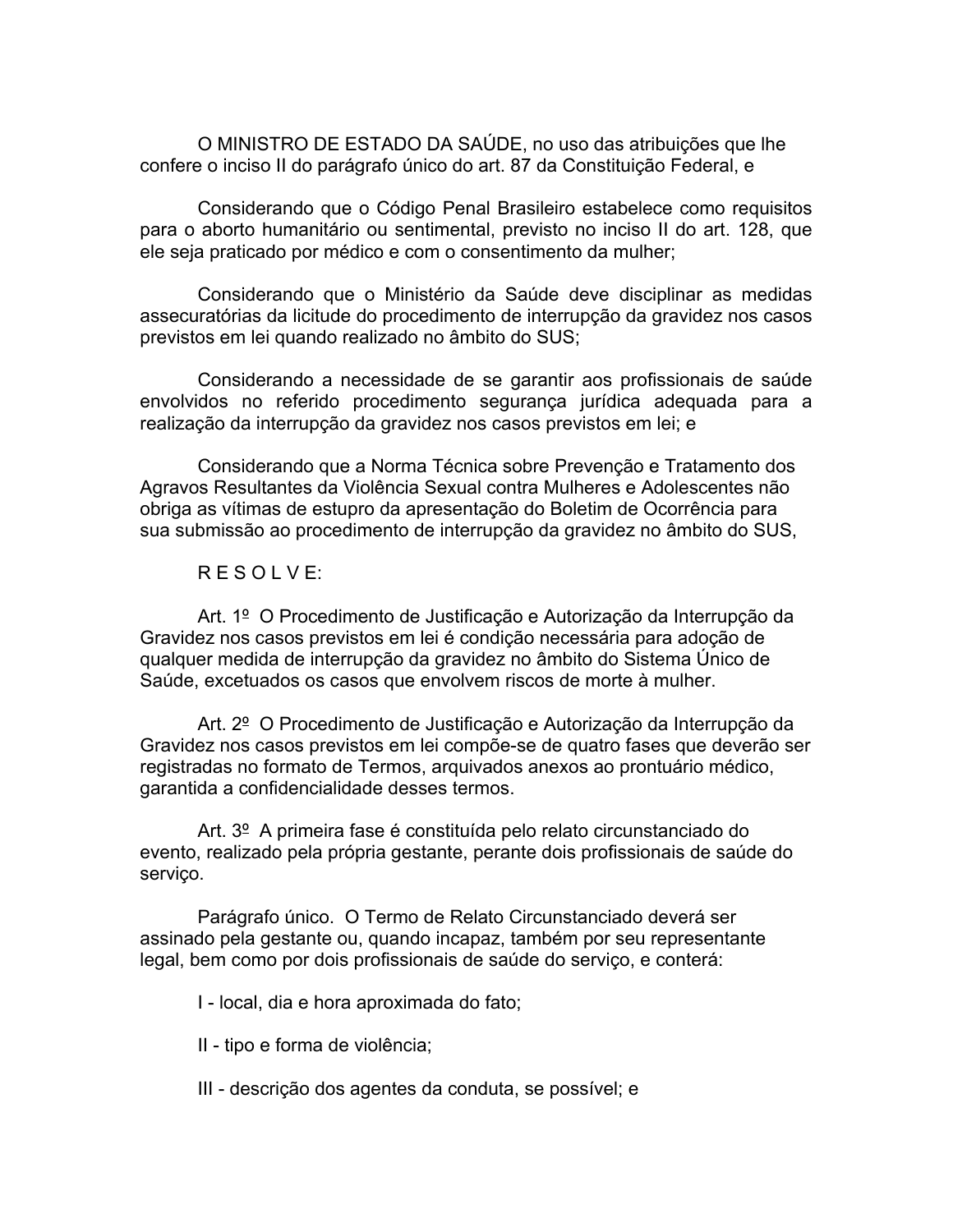IV - identificação de testemunhas, se houver.

Art. 4º A segunda fase dá-se com a intervenção do médico que emitirá parecer técnico após detalhada anamnese, exame físico geral, exame ginecológico, avaliação do laudo ultrassonográfico e dos demais exames complementares que porventura houver.

§ 1º Paralelamente, a mulher receberá atenção e avaliação especializada por parte da equipe de saúde multiprofissional, que anotará suas avaliações em documentos específicos.

§ 2<sup>°</sup> Três integrantes, no mínimo, da equipe de saúde multiprofissional subscreverão o Termo de Aprovação de Procedimento de Interrupção da Gravidez, não podendo haver desconformidade com a conclusão do parecer técnico.

§ 3º A equipe de saúde multiprofissional deve ser composta, no mínimo, por obstetra, anestesista, enfermeiro, assistente social e/ou psicólogo.

Art. 5º A terceira fase verifica-se com a assinatura da gestante no Termo de Responsabilidade ou, se for incapaz, também de seu representante legal, e esse Termo conterá advertência expressa sobre a previsão dos crimes de falsidade ideológica (art. 299 do Código Penal) e de aborto (art. 124 do Código Penal), caso não tenha sido vítima de violência sexual.

Art. 6<sup>o</sup> A quarta fase se encerra com o Termo de Consentimento Livre e Esclarecido, que obedecerá aos seguintes requisitos:

I - o esclarecimento à mulher deve ser realizado em linguagem acessível, especialmente sobre:

- a) os desconfortos e riscos possíveis à sua saúde;
- b) os procedimentos que serão adotados quando da realização da intervenção médica;
- c) a forma de acompanhamento e assistência, assim como os profissionais responsáveis; e
- d) a garantia do sigilo que assegure sua privacidade quanto aos dados confidenciais envolvidos, exceto quanto aos documentos subscritos por ela em caso de requisição judicial;

II - deverá ser assinado ou identificado por impressão datiloscópica, pela gestante ou, se for incapaz, também por seu representante legal; e

III - deverá conter declaração expressa sobre a decisão voluntária e consciente de interromper a gravidez.